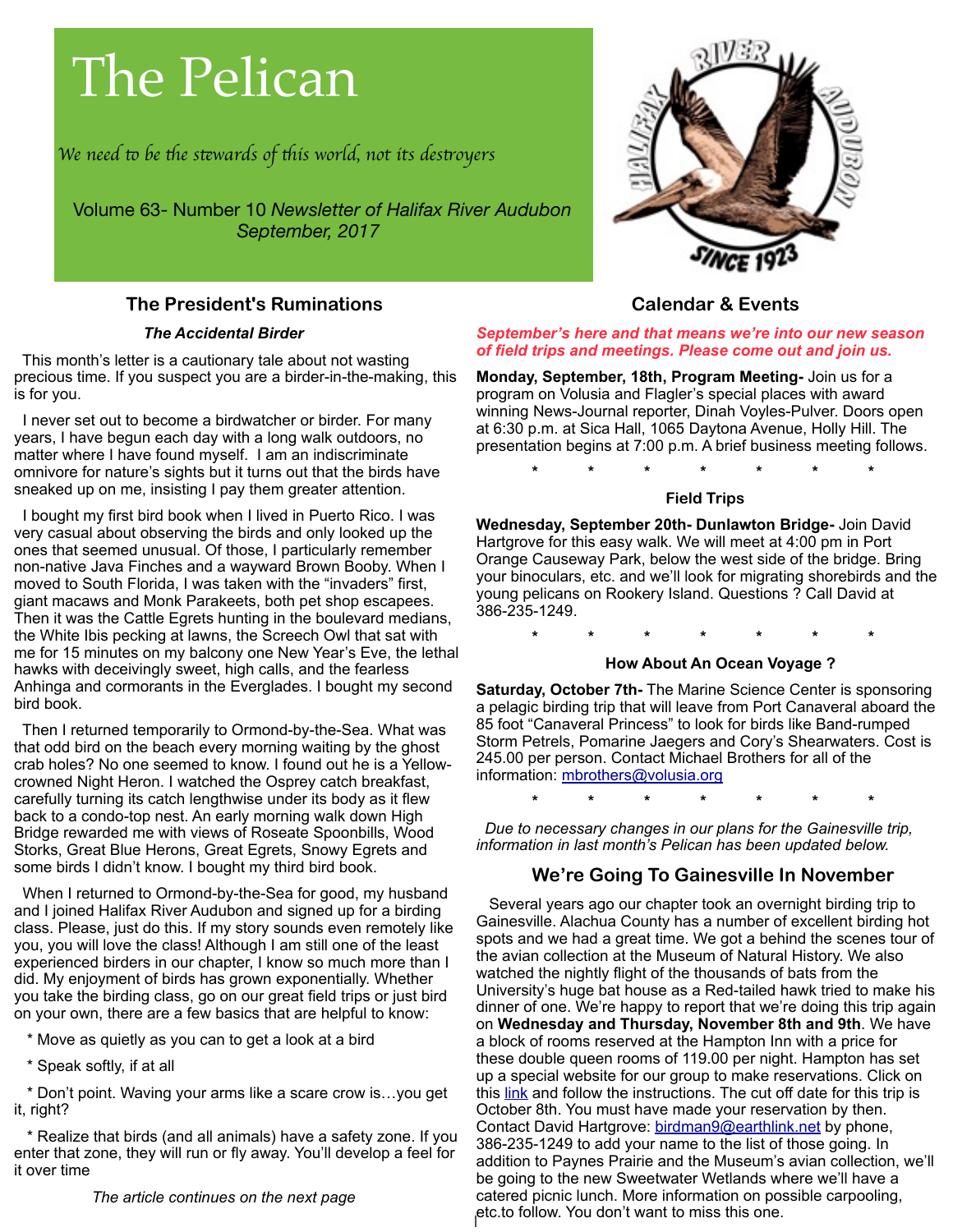- \* Get a good field guide and read a little each day
- \* Wear muted colors
- \* HAVE FUN!

 Our next Beginning Birding Class starts on October 24th and runs through December 7th. It includes three classroom sessions and three outdoor workshops. See the announcement here on page 4 and if you wish, print it and register for the class. We hope to see you at our September meeting.

*Melissa Lammers*

#### **\* \* \* \* \* \* \***

#### **Conservation Notes**

 Martin County, on Florida's east coast just north of Palm Beach County, was ground zero for the massive algae blooms in the Indian River two years ago. Septic tanks, which leach nitrogen into ground water, are a major source of the nutrients feeding these algae blooms. So when debating the choice between eliminating the septic tanks or switching to a sewer system, guess what the Martin County Commission voted to do. That's right, they voted to more than double the allowable size of septic tanks, from 2,000 gallons to 5,000 gallons. The reason for this incredibly dumb decision is so that development can continue paving over and covering what's left of Martin County with more houses. The costs associated with switching to a sewer system are huge and tax payers and home owners will be saddled with footing the bill. But to continue the use of septic tanks is a myopic choice that assures continued pollution; fetid, smelly water unfit for human contact and loads of dead fish whose aroma is even worse than that of the water. Actions have consequences and the folks in Martin County and the other counties along what was once the nation's most productive estuary will have to live with these consequences for a long time.

 On the other side of the state there's another threat brewing that needs our attention and if possible, a little bit of our money. Little Estero Island is a dedicated bird sanctuary that hosts nesting herons and egrets along with nesting shorebirds like Wilson's and Snowy Plovers and Least Terns and Black Skimmers. An out of state corporation owns a large seasonal rental complex nearby and they asked the state for permission to build an elevated board walk out to the island from their development. This will allow the renters access to the island's beach. If built, it will also allow predators like coyotes and raccoons access to the island's nesting birds. This is such a stupid idea that the Town of Fort Myers Beach joined Audubon Florida in pleading with the state to deny the application. But the developers are well connected and the Department of Environmental Protection (in this case perhaps it should be called the Department of Environmental "Prostitution") granted the permit. Audubon Florida has no choice but to seek redress in the courts and that's not a decision they take lightly. Litigation is expensive and we always try to negotiate a compromise but this time that's not an option. If you'd like to contribute to the legal fund for this cause, click on this [link](https://act.audubon.org/onlineactions/_w9Zuafxa06IoxUNCboAZA2). Audubon Florida really needs the support. Thanks!

 $\star$   $\star$   $\star$   $\star$ 

# *David Hartgrove* **\* \* \* \* \* \* \***

#### **Curmudgeon Quote of the Month**

 "Anti-intellectualism has been a constant thread winding its way through our political and cultural life, nurtured by the false notion that democracy means that "My ignorance is just as good as your knowledge."

*Isaac Asimov*

# **Help Out With The International Coastal Cleanup**

**On Saturday, September 16th, 9:00 am–11:30 am** join volunteers from all over the county to help remove trash from beaches, rivers and parks during the 2017 International Coastal Cleanup and Halifax/Indian River Cleanup. Last year, 1,683 Volusia County residents came together to remove over 7,700 pounds of trash. We're a bit late getting the word out and registration for this event closes September 1st. However you can simply show up at one of the collection sites listed below to do your part. Participants are asked to bring garden gloves, drinking water, and buckets for collecting trash. Wear a hat, sunscreen, comfortable clothing and outdoor footwear. Here's a list of the places to show up at 9:00 am:

- \* Bicentennial Park, 1800 Oceanshore Blvd., Ormond-By-The-Sea
- \* Sanchez Park, 329 Sanchez Ave., Ormond Beach
- \* Cassen Park, 1 S. Beach Street, Ormond Beach
- \* Sunrise Park North, 1135 Riverside Drive, Holly Hill

 \* Daytona Beach City Island Park, 105 E. Magnolia Ave., Daytona Beach.

**\* \* \* \* \* \* \***

## **Audubon & The League of Women Voters**

#### *Partners For Sensible Solutions*

 The Volusia Solar Coop is coming soon. So what's a solar coop you're asking yourself ? To quote from the LWV press release, "Solar co-ops consist of homeowners who are bundling their buying power to secure a discounted price for solar PV arrays on their respective homes." PV stands for photo voltaic, the magical little panels that make electricity from sunshine and lower your electric bill. The League of Women Voters of Florida is partnering with FL SUN, a new statewide nonprofit bringing solar co-ops to communities across Florida. Local organizations, like Halifax River Audubon, will be invited to become local partners to help publicize and provide public support for the co-op. Here's a chance to become a part of the solution to climate change and lower your monthly electric bill a lot. Nancy Vaughn, Co-Chair of LWV's Solar and Water Action Team, will speak on this at our meeting on October 16th. A list of local workshop locations appears below.

#### *Editor*

#### LET THE SUN PAY YOUR ENERGY BILLS!

|               | <b>Come to one of our info sessions!</b> |                                     |  |  |  |
|---------------|------------------------------------------|-------------------------------------|--|--|--|
| 9/20          | 6-7:30pm                                 | <b>Stetson University</b>           |  |  |  |
|               |                                          | Lynn Business Center Auditorium     |  |  |  |
|               |                                          | 345 N. Woodland Blvd., Deland       |  |  |  |
| 10/5          | 5:30-7pm                                 | Deltona Regional Library            |  |  |  |
|               |                                          | 2150 Eustace Ave., Deltona, FL      |  |  |  |
| 10/21         | $1:30-3pm$                               | Port Orange Regional Library        |  |  |  |
|               |                                          | 1005 City Center Circle             |  |  |  |
|               |                                          | <b>Port Orange</b>                  |  |  |  |
| $\cdot$ 11/15 | $12 - 1pm$                               | Davtona Beach Library               |  |  |  |
|               |                                          | 105 E. Magnolia Ave., Daytona Beach |  |  |  |
| 11/15         | 5:30-6:30pm                              | New Smyrna Beach Regional Library   |  |  |  |
|               |                                          | <b>1001 S. Dixie Freeway</b>        |  |  |  |
|               |                                          | New Smyrna Beach. FL                |  |  |  |

#### FIND OUT MORE BY VISITING FLSUN.ORG/VOLUSIA



2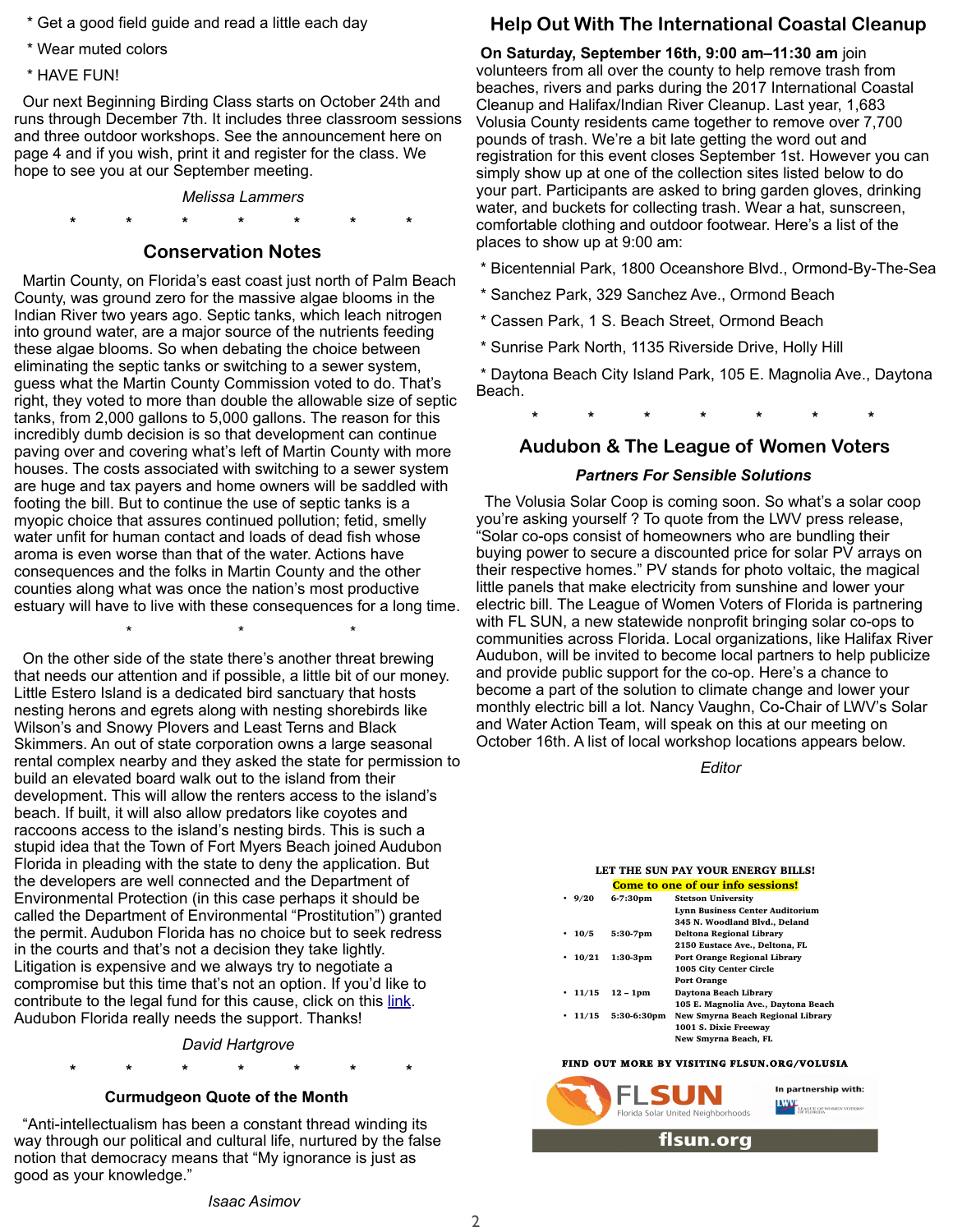*Time for another in our continuing series "Everyday Birding"*

# **A Bird Feeder and Apple Pie**

When my mother made an apple pie, I think she took more pleasure in watching her young family dive into her delicious creation than she did in actually taking part in the gourmet feast. I guess my remembrance of those past apple pie treats can today apply to my backyard birding obsession. I really enjoy watching the antics of birds at my backyard bird feeder station. To the birds it is a necessary act of feeding, positioning and posturing, to me it is a wonderful feeling of satisfaction and delight. The effort is simple. Keep the feeder full, clean and standing.

 However, first you must have a bird feeder and a window. A window to look out of and a feeder to look at. You can place your feeder anywhere outside. I prefer to have mine ten feet from my house and in front of a window and at least five feet off the ground.

 There are many acceptable bird feeders in the market place that will attract birds to your window. Some are ready to go and some require minor assembly. All seem well designed and should bring you years of service and satisfaction. However, I prefer to make my own. I can be more creative and customize it as desired, for the seasons and avian migration. At the beginning of the winter season at my Connecticut home I would go to my friendly apple orchard, select a short section of an apple tree limb, drill holes in it, stuff it with suet and attach it to my selfmade pipe feeder station. Throughout the winter season this arrangement would attract Hairy, Downy, Red-bellied Woodpeckers, White-breasted Nuthatches and Yellow-shafted Flickers. An occasional European Starling would try it but the Copper's and Sharp-shinned Hawks patrolling my yard would keep their numbers low.

 In my Florida yard I now use two inch white PVC pipe to make my bird feeder station. I found that the steel water pipe rusted too fast and came down during heavy winds. I do not use glue to attach the various pieces together.

You have the freedom to design it as you please. Just adhere to my few recommendations and you will enjoy your own apple pie treat.

 **Tools**: sledge hammer, block of wood, saw, phillips head screw driver, electric drill, step ladder.

 **Material**: two 10 foot x2 inch PVC pipe, 2 inch fittings, stainless steel screws, bolts nuts, tray, 6 inch stove pipe with cap.

 **To Proceed**: From the ladder pound the 10 foot pipe (cushioned by the wood block) 2 feet into the ground. Have someone sight the vertical position when pounding and use a carpenter level for vertical accuracy. Drill a 2 inch hole into cap and attach to the stove pipe with stainless steel sheet metal screws. Drill screws into the upright pipe to anchor the stove pipe (squirrel proof) in place. Slip it over upright pipe, then attach feeder assembly to top of pipe.

 During the time that I have used this feeder station, I have been surprised, flabbergasted and charmed by the various birds appearing and the uniqueness of their individual behaviors. I observed that a Tufted titmouse will take one seed at a time, fly to a nearby branch, place the sunflower seed between its toes, rapidly peck at the seed and finally break away the husk to get to a well deserved treat. Whereas a mourning dove will stay at the feeder and just gobble down one seed at a time while protecting its position at the feeder ferociously. Lastly, suspend a flower pot tray below the large feeder to lessen fallen seeds, attach your feeders (your choice), add bird food and enjoy your hypothetical apple pie feast.



 The photos above show Ray's feeder from two angles. The three birds in the second photo are male and female Northern Cardinals and a male Painted Bunting. *Photos by Ray Scory*

# **\* \* \* \* \* \* \* Audubon Adventures**

 [Audubon Adventures,](http://www.audubon.org/conservation/audubon-adventures) is a wonderful program that helps engage kids in the natural world around them. Ranked as one of the most popular environmental education curricula in the country, our chapter has been donating to provide this valuable program to Volusia County school kids since its inception. Donations from members fund this program. Send your donation to Halifax River Audubon, P.O. Box 166, Daytona Beach FL 32115-0166. Please specify on your check check that your donation is for Audubon Adventures. And thank you!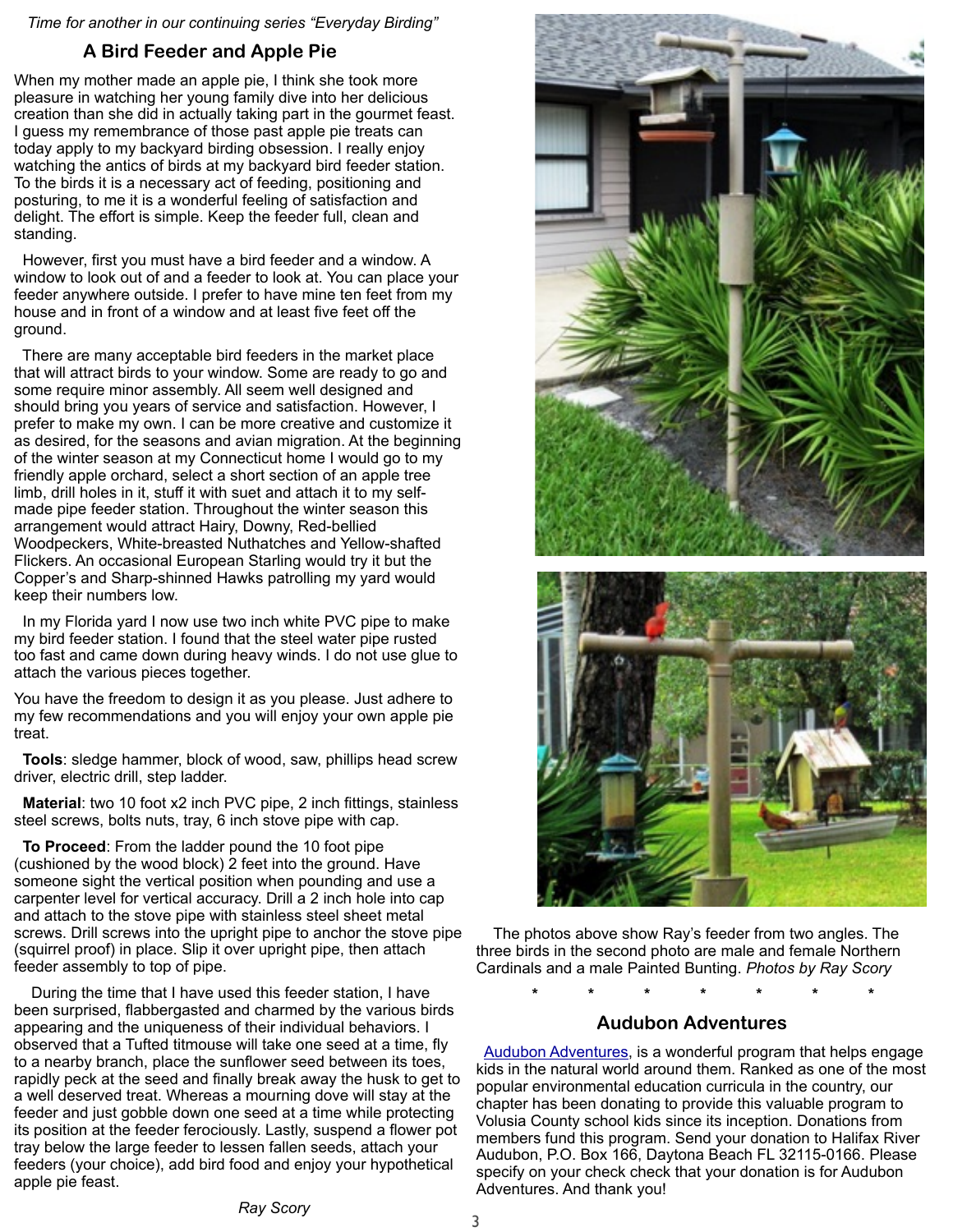# **HALIFAX RIVER AUDUBON**

**Presents** 





#### **2017**

Learn how to identify birds, how to find birds, how to develop birding skills, how to improve your binocular use and many other birding facts. Join our class for fun, information and fellowship.

**Donation: \$25.00** check, payable to **Halifax River Audubon**, noting "Bird Class" in the comment section. Mail to:

> Halifax River Audubon PO Box 166 Daytona Beach, FL 32115

**Place: Port Orange Public Library Auditorium**, 1005 City Center Circle, Port Orange.

**Classroom instruction** will be held on **Tuesday October 24, November 14 and December 5** at **9:00 to 12:00 p.m.** Sign up with a friend, or make a new one, and have lunch after the class.

**Outdoor workshops** to practice techniques learned in the classroom will be held on Thursday mornings following the Tuesday morning class; i.e.:





**Thursday, October 26** – 8:00 a.m. at Port Orange Causeway Park\* **Thursday, November 16** – 8:00 a.m. at Tomoka State Park\* **Thursday, December 7** –7:00 a.m. at Merritt Island NWR\* \* Outdoor workshop details are subject to change. Instructor will confirm time/location at the prior class. Students who miss the class should contact instructor for details. Outdoor workshops are limited to registered class members only.

Bring your **binoculars** to all classes, especially the first class, as well as to all outdoor workshops.

Contact **David Hartgrove 386-788-2630** or birdman9@earthlink.net.

Class size is limited to 28, so sign up early. You do not have to be a member of Halifax River Audubon to attend.

Cut here and mail with your check---------------------------------------------------------------------------------------------------------------

#### **BEGINNER BIRD WATCHING CLASS - 2017**

| <b>NAME</b>    |  |  |  |
|----------------|--|--|--|
| <b>ADDRESS</b> |  |  |  |
|                |  |  |  |
| PHONE          |  |  |  |
| E-MAIL         |  |  |  |